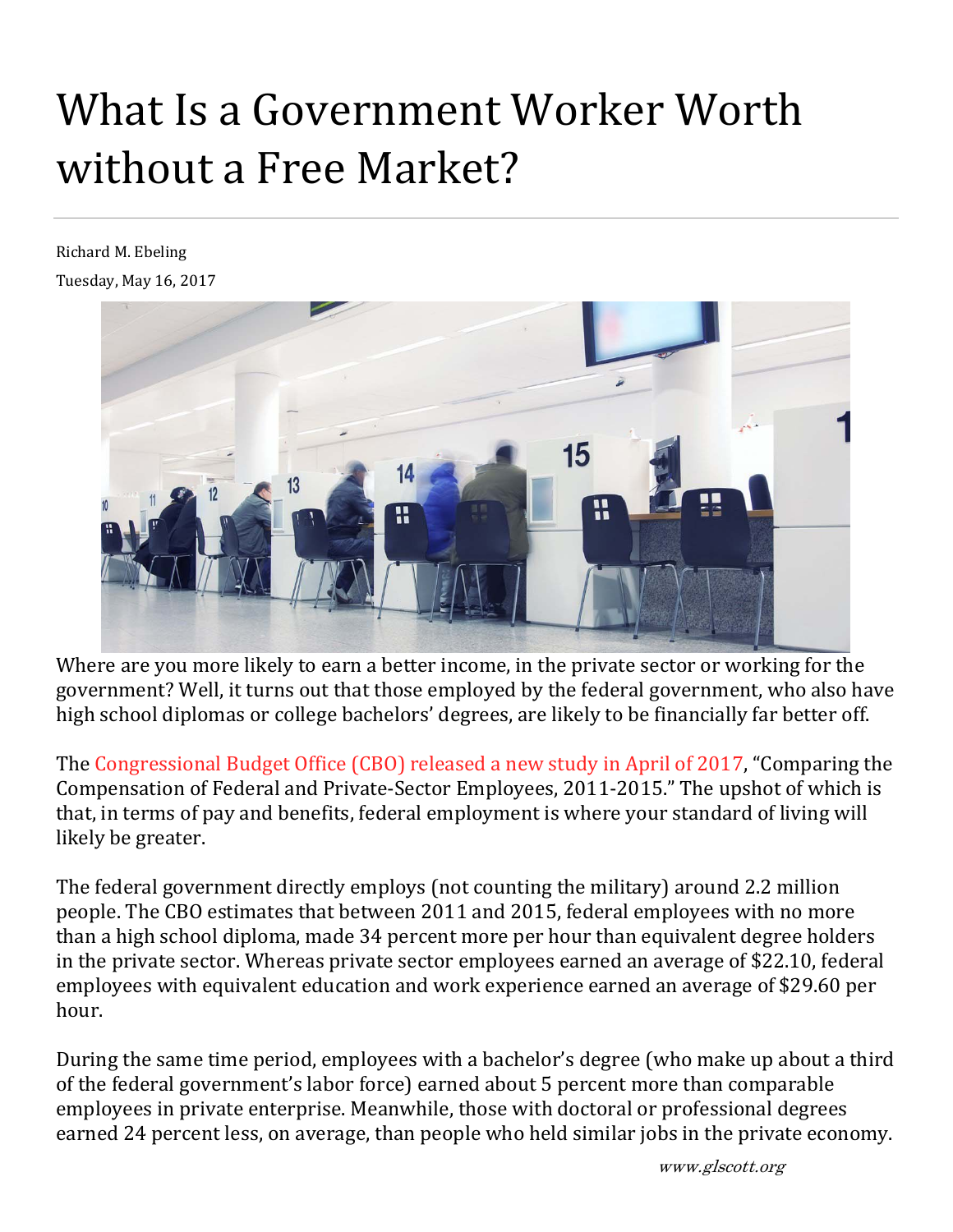In the private sector average hourly wages were \$68 per hour, but only \$51.90 for those employed in the federal government.

## **Fringe Benefits and Total Compensation Packages**

The same divergence exists in the "benefits" category: health insurance, retirement benefits, and paid leave. An employee of the federal government, with a education level of high school diploma or less, received the hourly equivalent of \$21.30 in non-cash benefits, while a comparably educated person in the private economy only received benefits equivalent to \$11.10 per hour (93 percent more from working for Uncle Sam).

For those with bachelor's degrees, federal government employees earned benefits equal to \$27.50 per hour, on average, compared to similar private sector workers who received benefits equal to, on average, \$18.10 per hour. In other words, a college graduate working for the government would receive 52 percent more in benefits than if they had worked for the private sector.

Yet again, for those with doctoral or advanced professional degrees, the reverse was true. The non-cash employment benefits of working for the federal government were the equivalent of \$29.70 per hour, while in the private sector they averaged \$30.70 (a difference of three percent). 

Overall, a federal employee with a high school diploma or less received, in salary and benefits, 53 percent more than a person with the same profile in the private sector, for those with bachelor's degrees, 39 percent more. However, for those with professional or doctoral degrees, the total compensation package from working for the federal government was about 18 percent less than the private industry.

Differences in pay and benefits between the federal government and the private sector have been growing. The CBO did a similar study covering the period between 2005 and 2010 and found that, for federal employees with high school diplomas or less, the total compensation packages of both salary and benefits increased by over 47 percent between these two periods. 

For federal employees with a bachelor's degree, total compensation increased 40 percent, but stayed the same for those with advanced professional or doctoral degrees.

### **Economic Calculation**

Given these estimates, should we presume that those with a high school diploma or bachelor's degrees are so much more productive and efficient in the government sector than in private enterprise? And should we presume that those employed by the federal government possessing higher professional or doctoral degrees are really so much less valuable compared to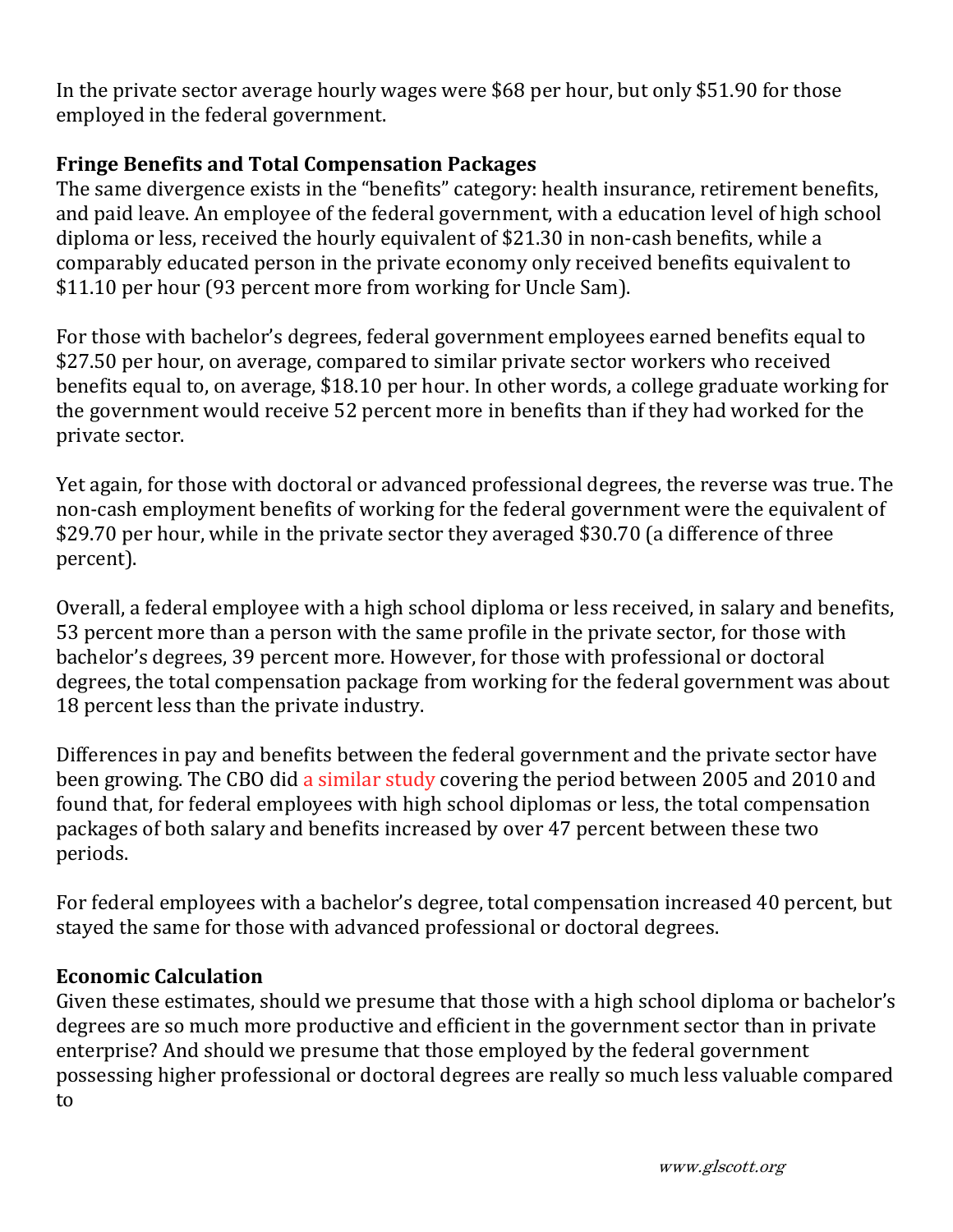Let me suggest that we really don't know, and cannot fully know. In competitive markets, products are sold to willing consumers and wages and benefits come from revenues.

Government acquires pays employee salaries from compulsory taxation; government imposes goods and services upon the citizenry from a monopoly position, with little way of knowing what the citizen recipients think those goods and services are really worth. In other words, government is a socialist enterprise that operates in the same arena where private enterprises are subject to the laws of the marketplace.

In the private sector, a businessman must speculate about what potential consumers may wish to buy. If he is starting a new business, he must draw upon his own savings (or borrow money, with the promise to pay it back with interest) to undertake the production process that hopefully will result in a product to offer to the buying public.

He must compete against other enterprisers who are hoping to successfully sell to consumers. Our businessman has to decide what he can afford to offer potential employees of various skills, education levels, and experience.

The maximum amount that he can afford to pay workers is determined by the selling price of his finished product and the quantity demanded at that anticipated price. The total costs he could afford to incur to bring his product to market is determined by the total revenues he speculatively anticipates might be his at the end of the production process.

How much he may actually have to offer for labor is determined by the "opportunity costs" of workers and other input providers, as captured in the wages and prices other employers may be willing to offer them.

Given his anticipation of the finished good's selling price, input prices (including workers' wages) enable him to decide whether a profit or loss is probably if he makes this product. If profit seems possible, what combination of the inputs (labor, capital, resources), would minimize his expenses and maximize his possible net revenues?

### **Taxation and Coercion**

What I have briefly attempted to summarize here is the process of "economic calculation," the importance of which was emphasized by the Austrian economist, Ludwig von Mises, in his famous critique of socialist central planning almost a century ago.

Through this competitive market process, each employee's worth in determined and reflected in the wage he may be able to earn by being employed by different enterprises. The wage he accepts reflects his options for gainful employment and which offer had the most attractive wage and benefits package, plus non-pecuniary attractions (preferred location, pleasant work environment, interesting or enjoyable work). Non-pecuniary attractions sometimes result in a willingness to tradeoff for higher wages and benefits.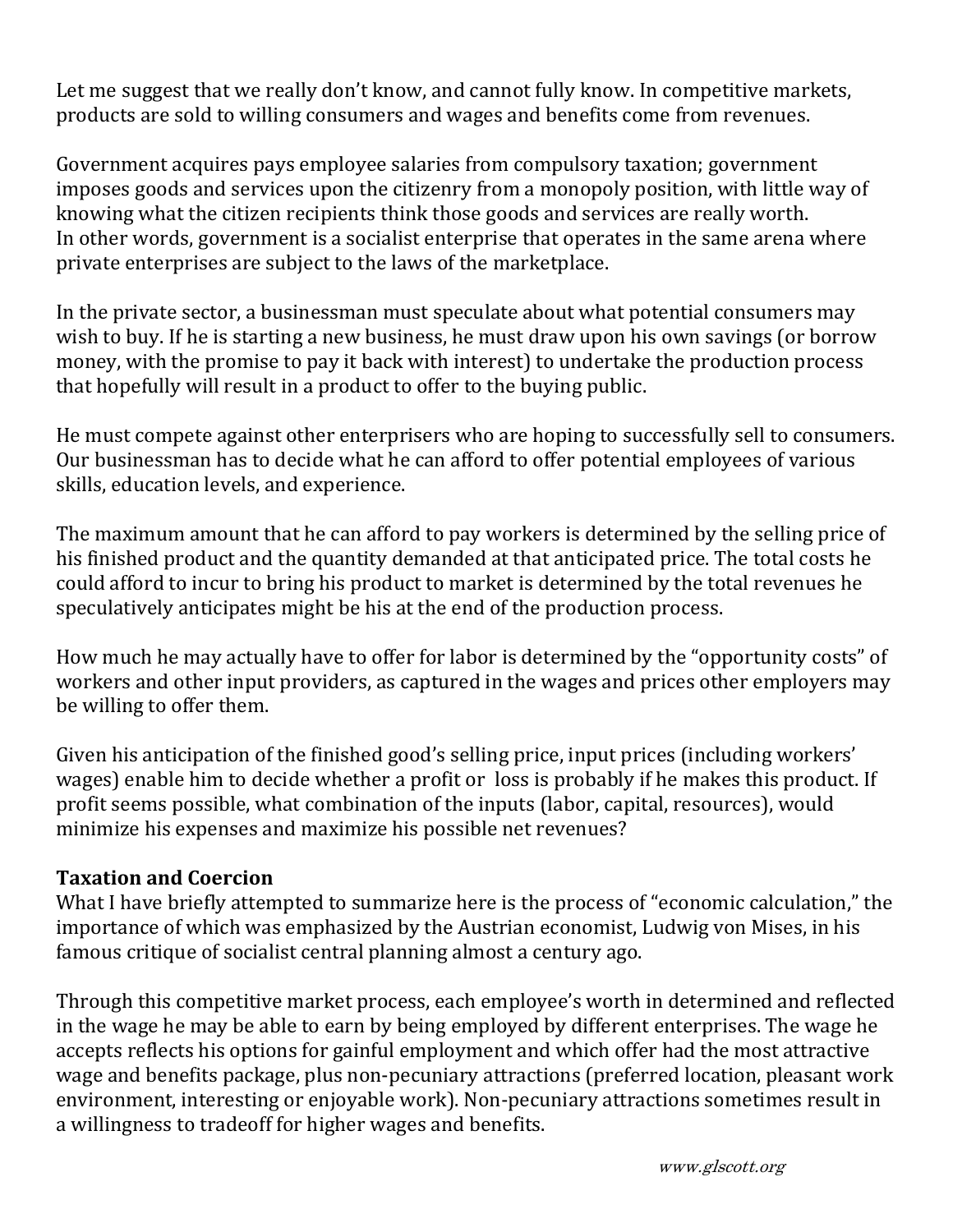Government operates in a significantly different setting than private enterprisers in open, competitive markets. What government supplies is determined politically through either autocratic decision or by special interest politicking in the democratic process. Revenues are acquired from compulsory taxation that tells little or nothing about whether the citizens who are given or required to accept what government supplies really want it and at what value and price, if any.

There is none of the same rational economic calculability in government enterprise as there is in competitive market private enterprise. As long as labor is relatively freely offered and hired on a market, government must pay certain minimum wages to attract workers away from potential private employers.

But what the maximum salaries may be that are offered and paid to those employed by the government has no restraint similar to private enterprisers in the competitive market. Whether or not American taxpayers agree with the functional roles of federal employees, they will be forced to pay for their salaries out of taxes.

The salaries paid and benefits provided for those employed within the government's bureaus, agencies, and departments are determined by the interactions of politicians, the lobbying of department heads for maintaining or expanding their respective budgets, and the labor unions that represent various segments of the federal government's workforce.

Thus, the salary and benefits scales for government employees exist as semi-socialist islands of political decision-making that lack the same reasonableness, rationality or economic calculable efficiency as in the competitive private market process.

### **Attracting Public Sector Employees**

Why would someone with an advanced degree work for the government rather than the private sector where their pay and fringe benefits are likely to be higher than with a government job?

There are always some non-pecuniary motives behind the employment choices we make. Some might forego a higher salary in the private sector because they sincerely want to do "good" for society. For some, there is the pleasure in socially engineering and controlling other people's lives through the government's power.

Others, to speak bluntly, may have advanced degrees – and the CBO study points out that the federal government proportionally hires more scientists and engineers than the private sector – but not the personality or expertise to cut it in the private sector. Thus, there may be no non-governmental next best alternative from which to secure employment without a significant reduction in salary and benefits.